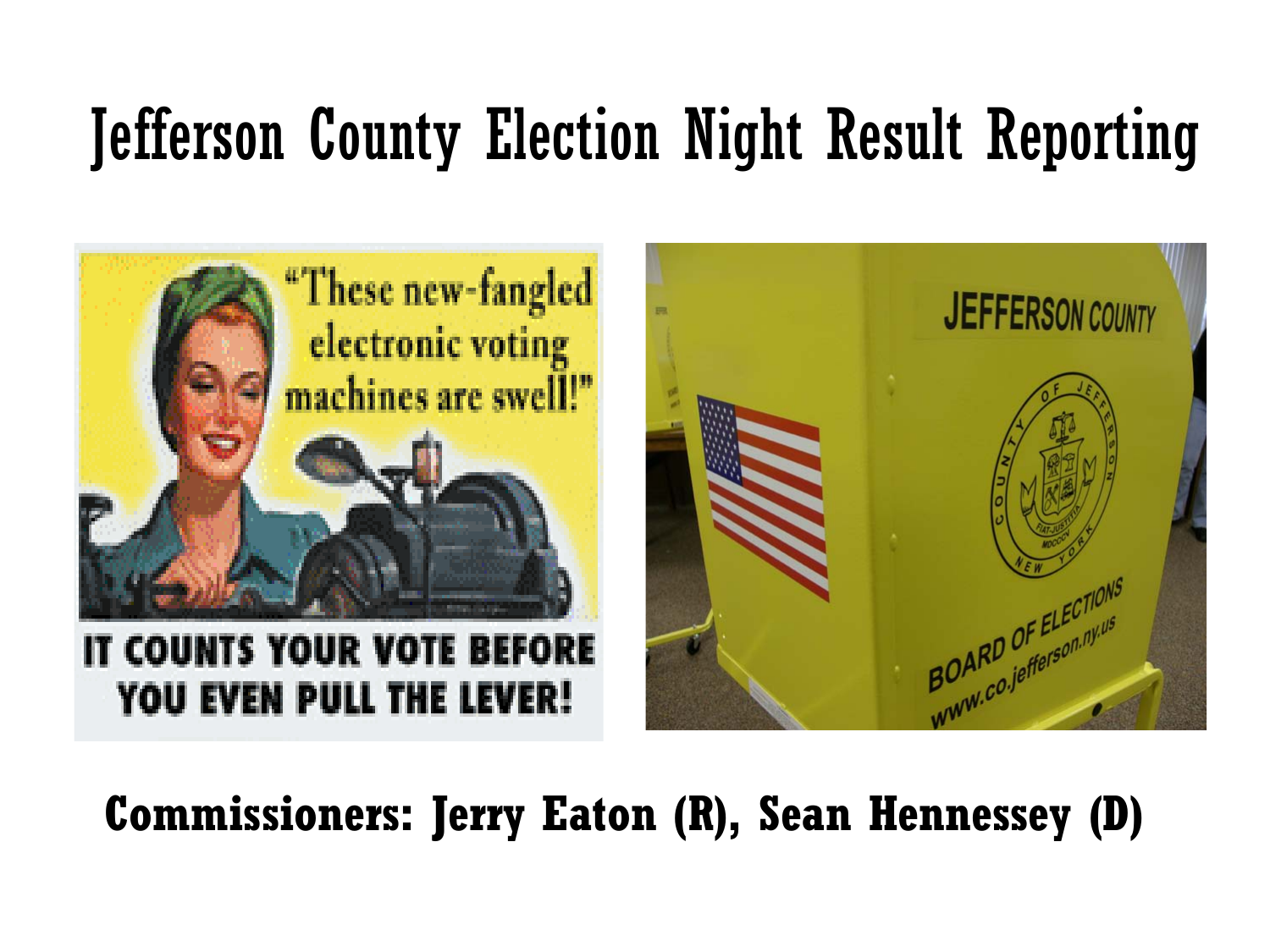### Supplies and Protocols Pre-Election

• We use the Rifkin zippered pouch



- Supplies in this pouch are:
	- Voting machine keys
	- Closing seals for "Red Bag" and machine
	- Voting machine seal sheets
	- Scissors
	- All seals needed for the day
	- Zip lock baggies for Memory Card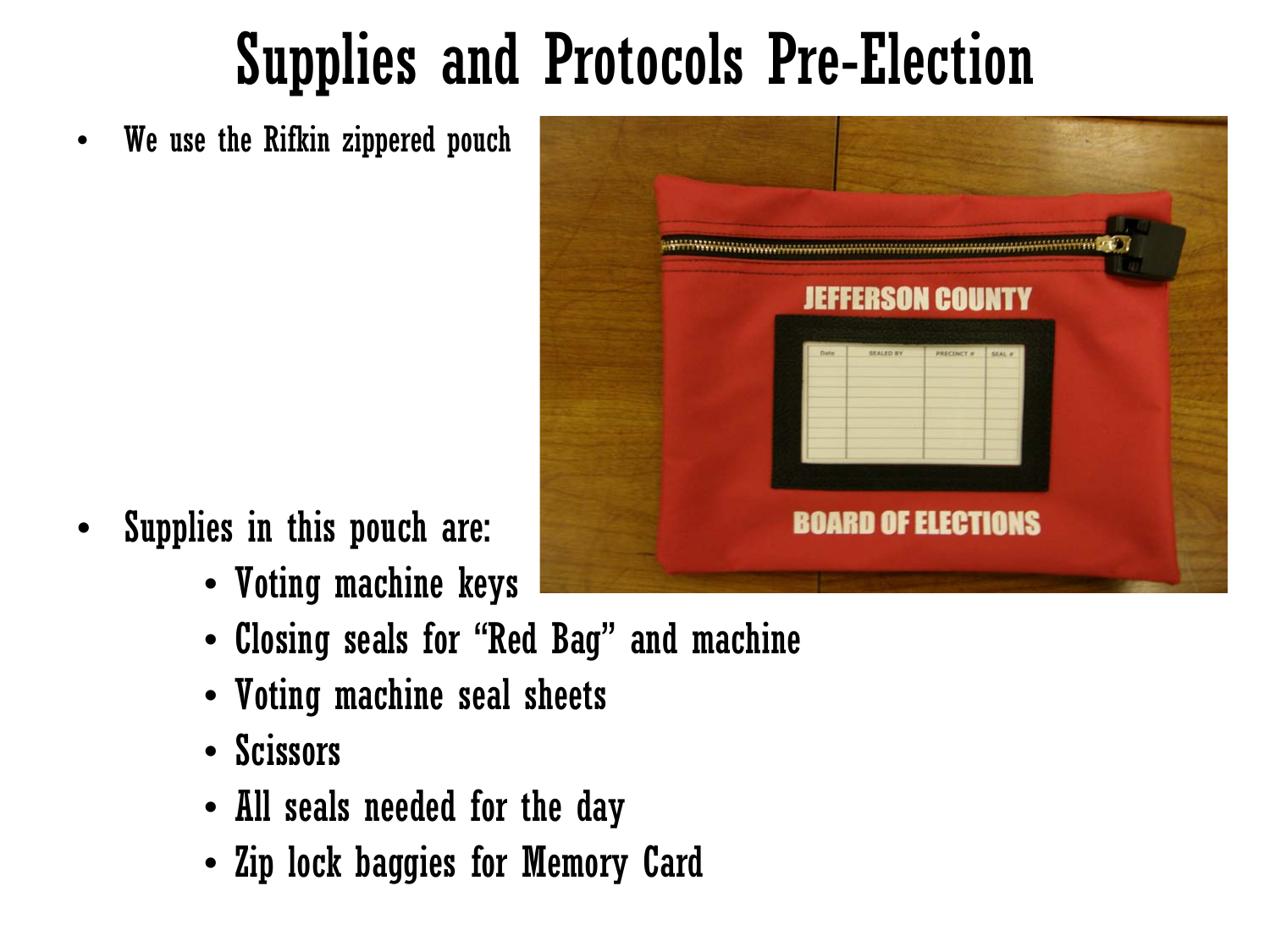## Day Prior to Election Day

- Red bags are picked up by a designated Election Inspector from the ED(s) at each poll site.
- Bags are sealed and seal number is recorded. Red bag seal for Election Night return is recorded as well.
- Inspectors sign for bags and are made responsible for delivery.

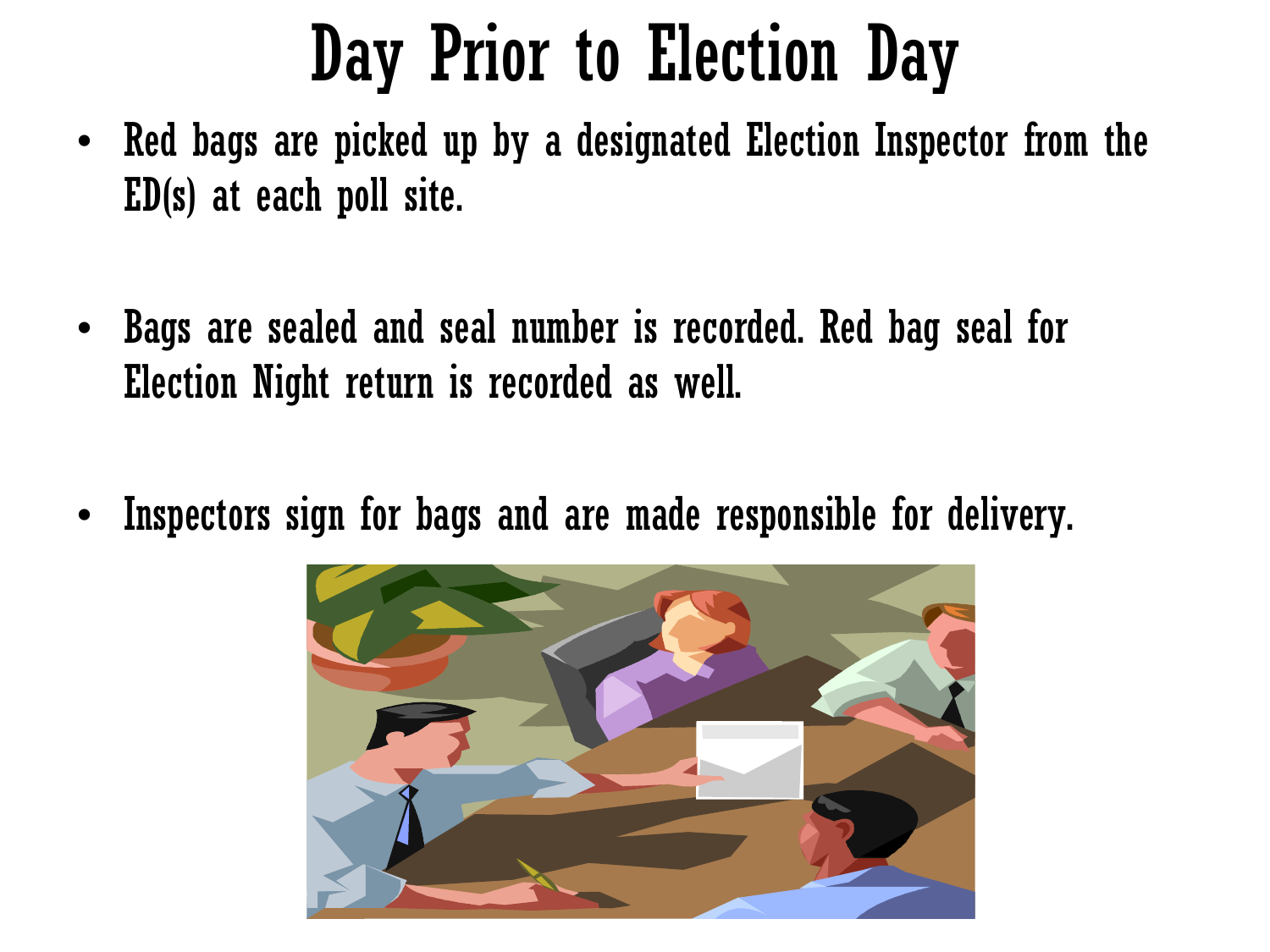# Election Day Ops

- Along with Green ballot bags and Red/Blue Inspector Bags, Red Bags are kept next to Inspectors for safety, easy access, and easy information control.
- All voting machine seals are left safely in the Red Bags along with Opening Sean Sheet recordings and the Zero Tape(s).



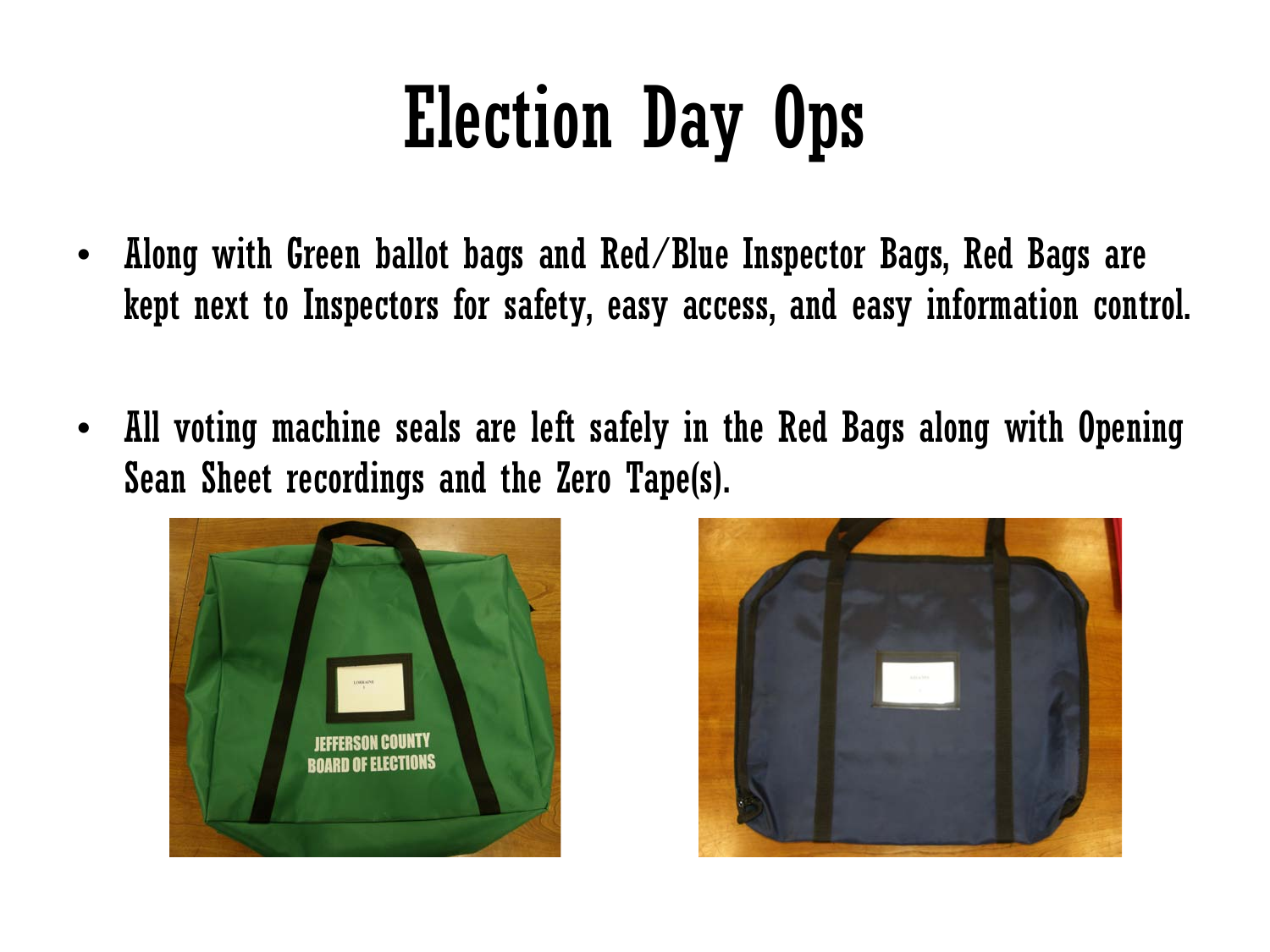### Election Night Return Process

- At the close of polls, all signed tapes along with voting machine key, seals sheets, extra seals, and POLL WORKER MEMORY CARD (CF Card  $\#1$ ) are placed in the Red Bag and sealed with pre-recorded seal.
- Along with the Green Ballot Bag(s) and the Inspector Bag(s), the Red Bag is brought back with a bi-partisan team of Inspectors from that poll site.
- Upon arrival at our County Building, one Inspector takes the Red Bag to our voting machine room while ballots and Inspector documents are taken to the 2nd Floor staging area.



• Once the Inspector arrives with the Red Bag, a bi-partisan team of machine trained folks records the Red Bag seal, opens the bag and goes through the following Checklist with the Inspector(s):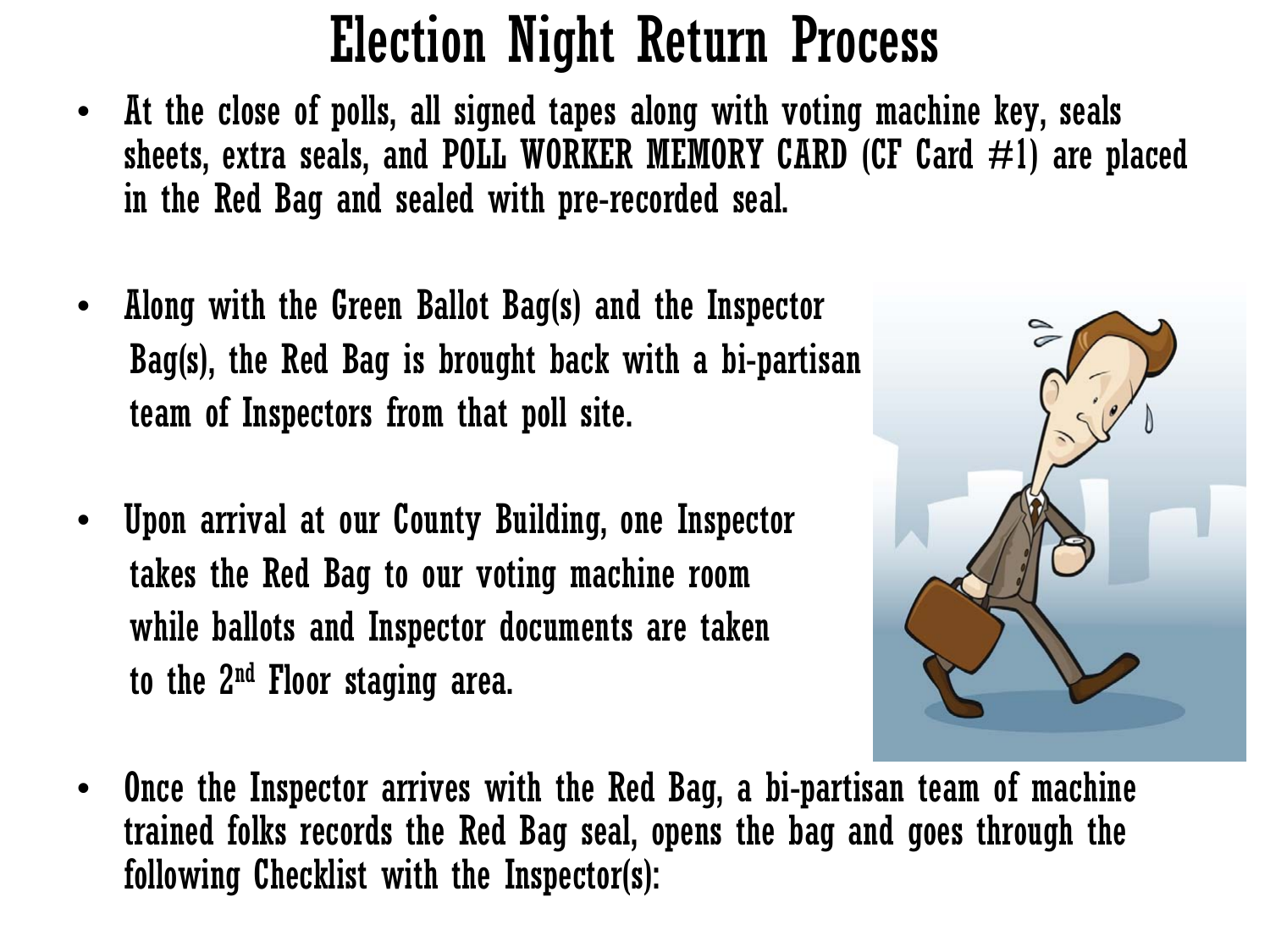## No More Phone-In of Results



- After our 2009 Special Congressional/General Election confusion of having Inspectors call in results from the machine tapes, we did away with the old way of reporting by phone.
- Since the 2010 September Congressional Primary, we have not had a single issue with result reporting or 100% accuracy.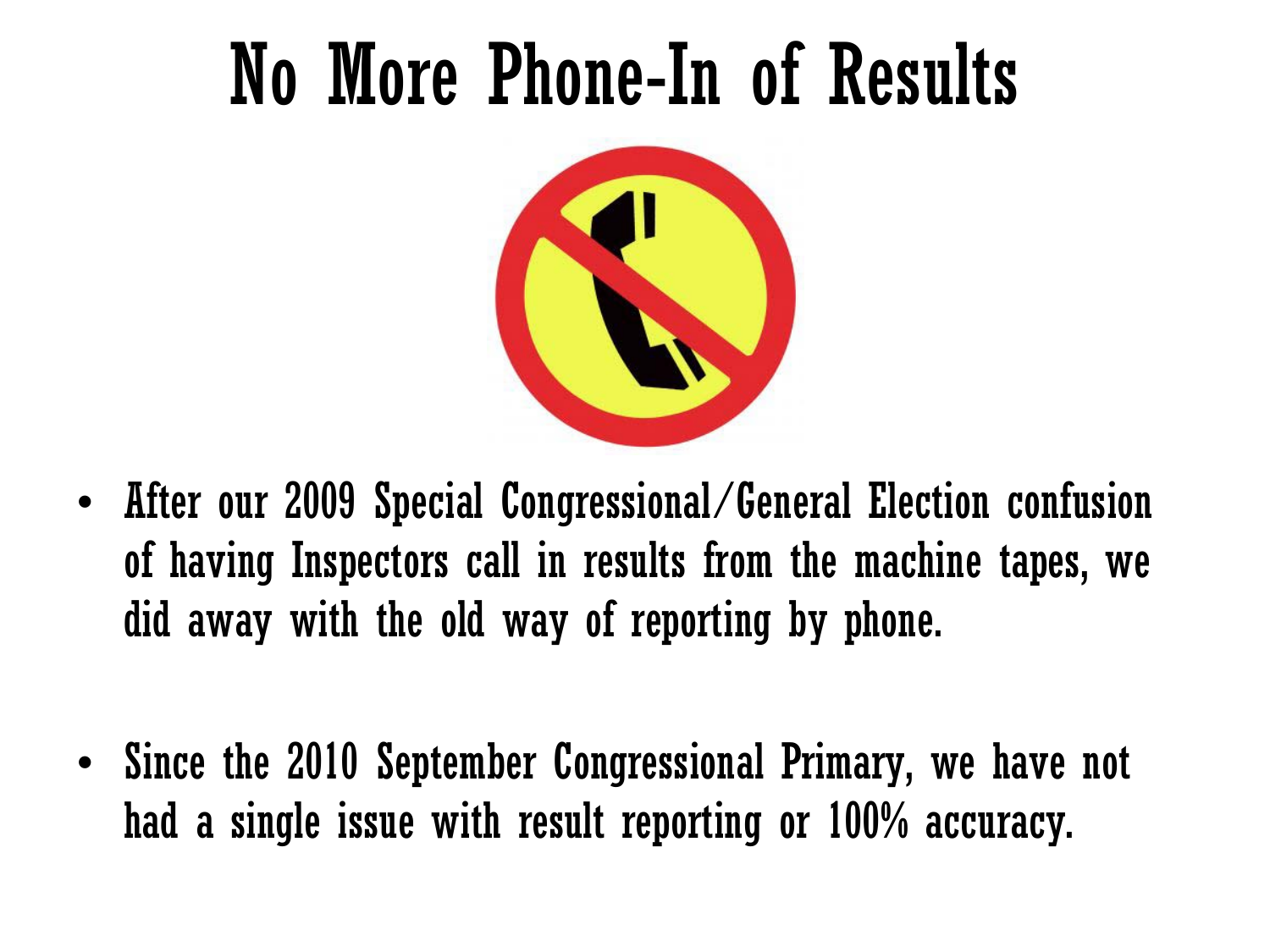# Red Bag Drop Off Procedures

 **2012 Federal Primary Election Red Bag Return**

Town/City **and the contract of the contract of the contract of the contract of the contract of the contract of the contract of the contract of the contract of the contract of the contract of the contract of the contract of** 

CF Card  $\#1$  Administrative Keys Seal Sheet (signed by 2 Inspectors) Used Seals Un-used Seals

**Flash Card was returned to the Board of Elections by:**

**SIGNATURE** 

**\_\_\_\_\_\_\_\_\_\_\_\_\_\_\_\_\_\_\_\_ \_\_\_\_\_\_\_\_\_\_\_\_\_\_\_\_\_\_\_\_\_\_\_\_\_\_\_\_\_\_\_\_\_\_\_\_** 

**B.O.E. Staff \_\_\_\_\_\_\_\_\_\_\_\_\_\_\_\_\_\_\_\_\_\_\_ Date \_\_\_\_\_\_\_\_\_\_\_\_\_\_\_\_\_\_\_\_\_\_**

**If any legally binding material remains unsigned by an Inspector(s), they will be required to come to the Board of Elections and sign any and all paperwork.**

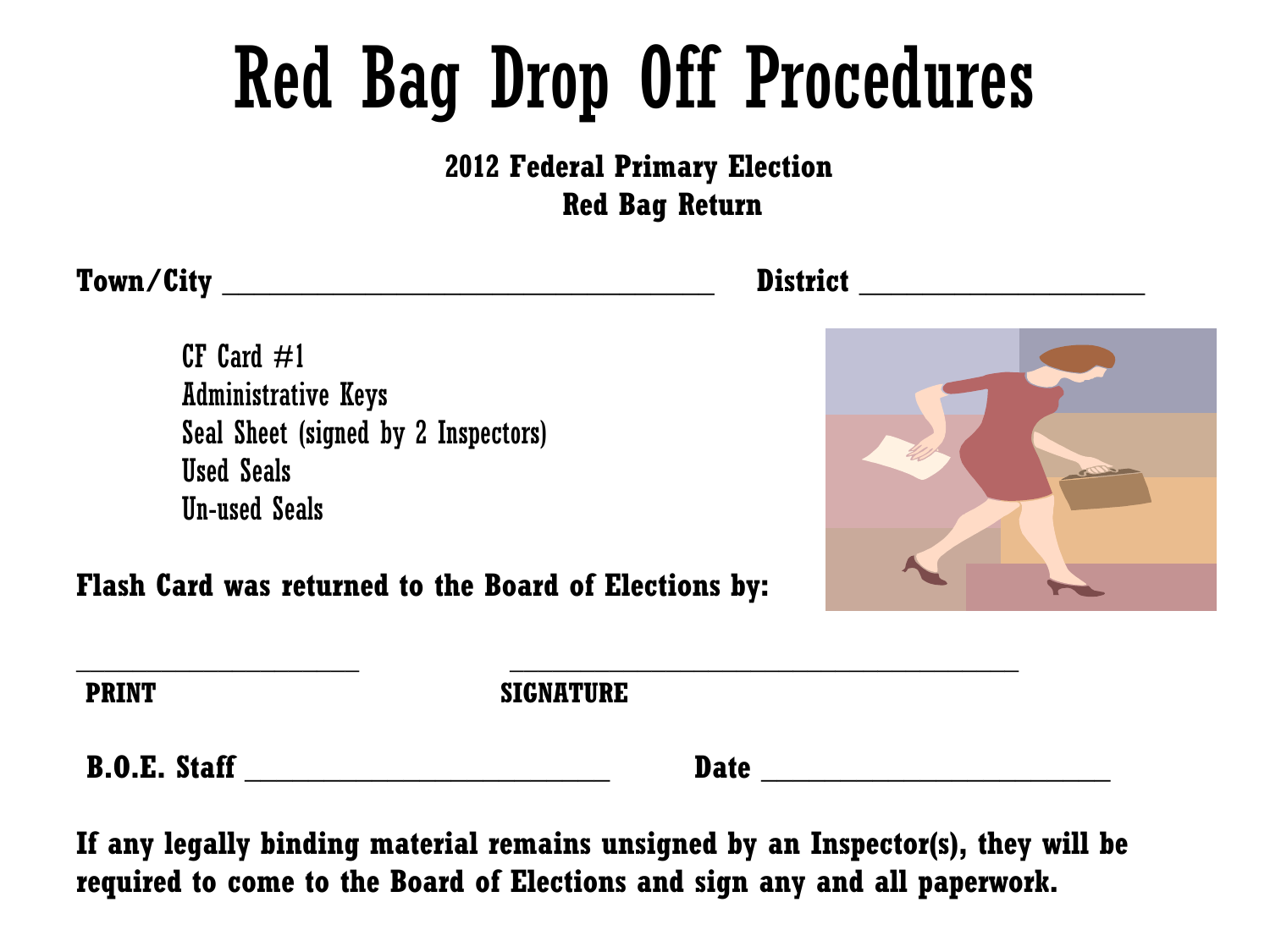# Drop Off to Website

• Once the Red Bag is put through its checklist, Sean and I stay in the machine room and run the memory cards from the check-in table to the Machine Technicians who are responsible for the EMS system and uploading the cards to the system.



• Once the ladies load a couple cards into EMS, they transfer the pertinent information to a thumb-drive and hand it to our IT guru who then goes to his laptop and pops it up to our county website.